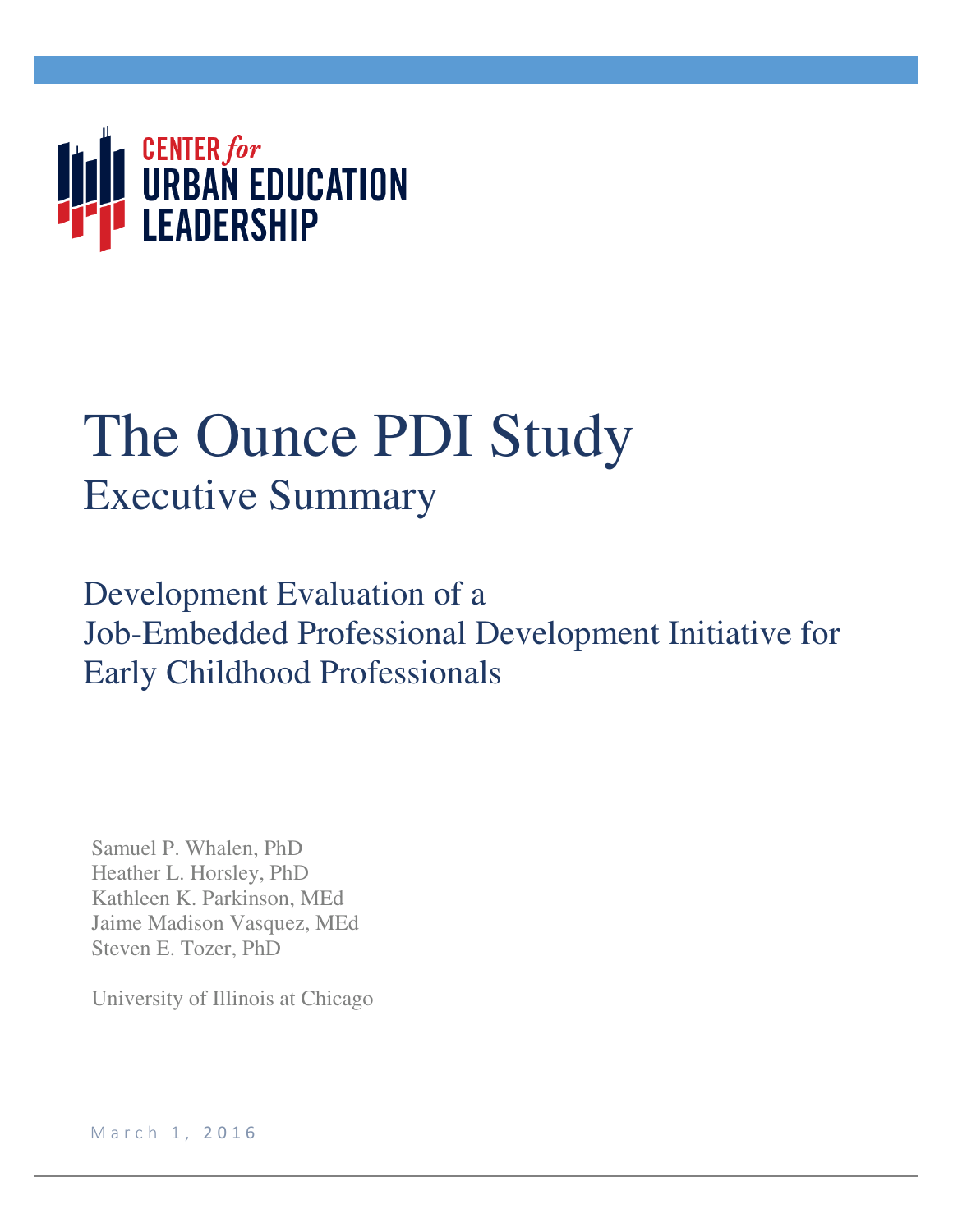# **Table of Contents**

# List of Tables

| Table 1 Component Level Fidelity of Implementation Findings for Years 2 and 3 4 |  |
|---------------------------------------------------------------------------------|--|
|                                                                                 |  |
|                                                                                 |  |

# List of Figures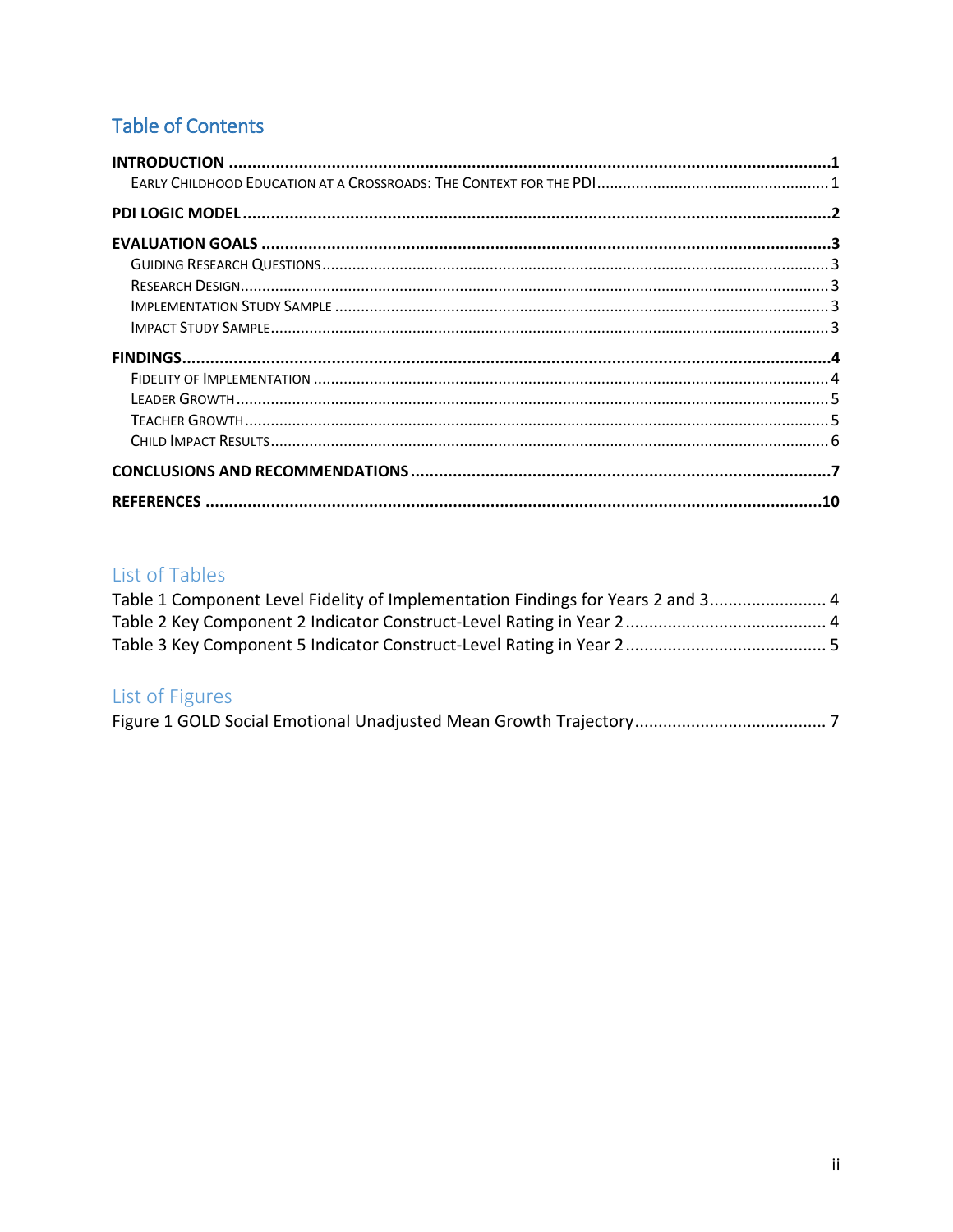### **Introduction**

<span id="page-2-0"></span>The Ounce of Prevention Fund (the Ounce) is among the premier organizations in the United States committed to the expansion and improvement of educational services for children and their families in the early childhood years. A central commitment of the Ounce is to explore and codify models of jobembedded professional development that can be implemented in community-based ECE settings, and by extension, help improve the life chances of children living in high-needs communities across the United States (Yazejian et al., 2013; Educare Learning Network, 2014). In fall 2011, the Ounce was awarded a 3 year "i3" (or, Investing in Innovation) development grant from the US Department of Education to accelerate the design of an embedded professional development (PD) framework for community-based urban ECE centers. Implementation of the Ounce Professional Development Initiative (PDI) occurred from January 2012 to November 2014, targeting four representative community-based ECE centers in the City of Chicago.

The Ounce designated the Center for Urban Education Leadership (CUEL) at the University of Illinois at Chicago (UIC) as its external evaluation partner (required by the i3 program). CUEL focuses primarily on policy and program design research in the area of K-12 principal preparation and leadership development. The Ounce and the CUEL share a common understanding that decisive and sustainable improvements in instructional capacity involve the development not simply of individual teacher practices, but also the capacities to support teacher development at all levels of the school as an organization. In addition, the two organizations are committed to enhancing the power of job-embedded PD through the application of design and development research methodologies. Both the Ounce and CUEL share a stake in learning how to build information systems around improvement efforts in ways that enable timely adjustments to PD design elements. For the CUEL evaluation team, this has meant striking a productive balance between the roles of independent summative evaluator and collaborative formative evaluator providing data that informs the design development process.

This report summarizes the evaluation findings from the implementation and impact study of the i3 PDI development project. We begin by introducing the context for the PDI and the logic model guiding the development strategy. Next, we provide the study questions and an overview of the design as well as the participant sample. We then summarize the findings from the fidelity of implementation and impact studies. Lastly, we offer conclusions and recommendations for future research.

#### <span id="page-2-1"></span>Early Childhood Education at a Crossroads: The Context for the PDI

For advocates and educators who have championed the importance of early childhood education in recent years, it is no exaggeration to claim that the current decade is at once the best and the worst of times. On the one hand, a wealth of well-validated data has been assembled to effectively argue both for the impact of high quality ECE on children's lives and for the return on investment of ECE in both economic and social terms. These concerted arguments to invest significantly in ECE have in turn garnered unprecedented levels of funding to develop effective systems of monitoring instructional quality and expand PD opportunities for early childhood professionals (Yoshikawa et al., 2013). But while resources and public will for improvement have expanded, ECE as a sector continues to face formidable obstacles to the sustained "uptake" of PD and organizational capacity initiatives. Education levels among early childhood educators are the lowest across all sectors of American schooling and are mirrored in the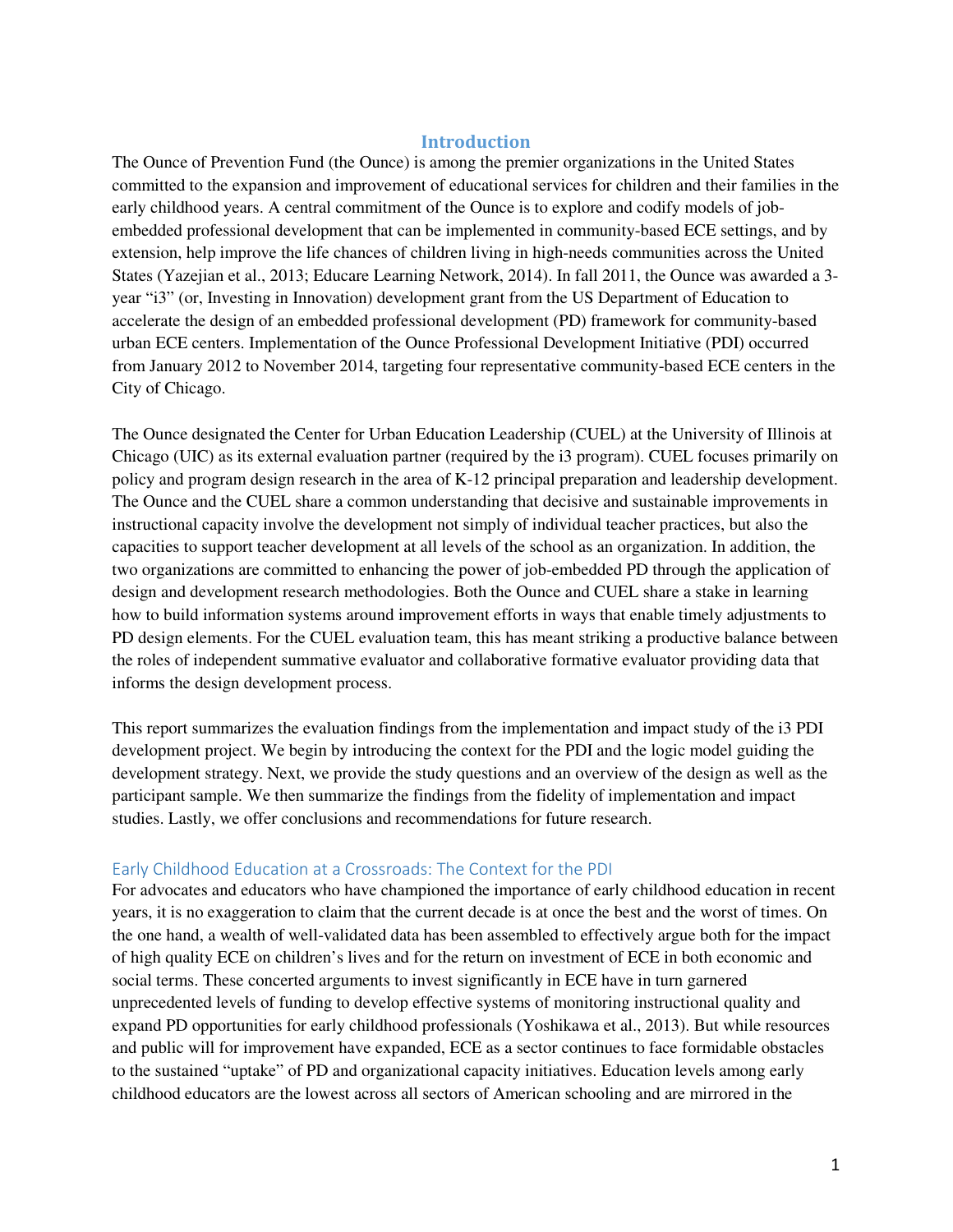lowest compensation rates and highest poverty levels among the country's teachers. High levels of teacher turnover, burnout, depression, and attrition are endemic to community-based ECE centers, and most pronounced in centers located in under-served and minority communities. While Head Start and allied state and local funding regimes have undeniably established professional supports and quality standards, they also present center leaders with a bewildering array of regulatory requirements and institutional affiliations, leading rather inevitably to professional cultures of compliance and riskaversion. For center leaders and supervisors, managing regulatory and quality assessment regimes can become a full-time pre-occupation, leaving little time for attention to instructional quality and engagement with families (Goffin & Washington, 2007; Rohacek et al., 2012). Taken together, these constraints on local capacity pose a serious challenge to efforts to transform early childhood centers into self-sustaining professional learning organizations.

As a seasoned policy advocate and research organization, the Ounce of Prevention is well acquainted with both the ubiquity and severity of constraints on instructional improvement within the early childhood sector. As such, understanding of the dynamics of improvement sought through research on collaborative continuous quality improvement efforts informed the logic guiding the PDI model. In particular, the PDI model is grounded in over two decades of evidence from K-12 programs that indicate schools can organize themselves to improve the quality of instruction at scale—even schools engaged with the challenges faced by low-income families in underserved communities (Bryk et al., 2010). A common denominator in such schools is the exercise of leadership to create conditions and systems for teachers to build craft and knowledge together, on the school site, based upon consistently applied protocols and norms for PD (Elmore, 2004; Leithwood et al., 2011). These and related lines of research form a foundation for the ambitious design for center-wide organizational development advanced in the PDI.

#### **PDI Logic Model**

<span id="page-3-0"></span>The PDI aims to build ECE leaders' systemic support of birth-to-five teachers' capacity to design and deliver standards-aligned, data-driven instruction, toward the long-term goal of closing the achievement gap for high-needs students in Chicago. Through four core job-embedded PD strategies or "contexts for learning" (i.e., Learning Labs, Lesson Planning Meetings, Coaching Cycles, and Reflective Practice Groups (RPGs)), the PDI supports ECE leaders' ability to provide organizational systems and cultures to enhance teachers' instructional excellence. In particular, the PDI scaffolds the ECE leaders' capacity to support ECE teachers' transition to a teaching approach that: (a) aligns their curriculum, instruction, and assessment practices to the IELS' and core curriculum and development goals for infants, toddlers, and preschoolers; and (b) employs routines of collaboration and protocol informed inquiry cycles within teaching teams in an effort to encourage reflection intended to improve decision-making so that they provide high-needs children with evidence-based interactions that are socially supportive, organized, and instructionally challenging.

To this end, the PDI also develops the knowledge, skills, and capacity of PDI Coaches, who are charged with rigorously implementing the PDI, making model-informed decisions when contemplating adaptations in the course of PD delivery, and working with the project team and evaluators to inform ongoing development of the PD design and implementation. By aligning the professional learning cycles of these four key stakeholders – center leaders, direct supervisors, teachers, and coaches – early learning settings are poised to realize significantly improved standards-aligned instruction in the classroom, leading to better results for young high-needs children over time.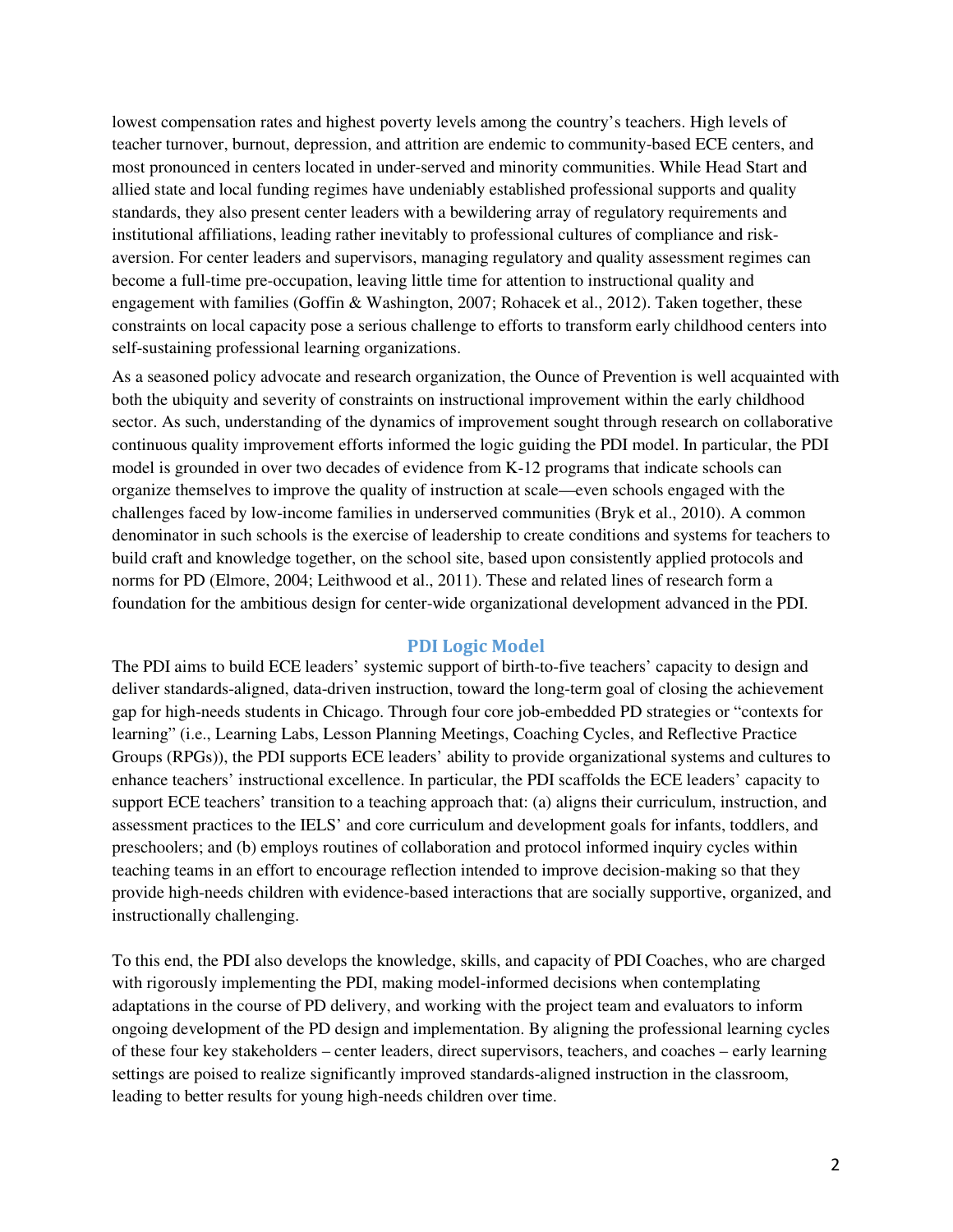# **Evaluation Goals**

<span id="page-4-0"></span>The purpose of the 3-year evaluation study was to assess the effectiveness of the Ounce PDI in advancing the knowledge, skills, and dispositions of community-based early childhood leaders and teachers in relation to creating the conditions for superior developmental outcomes and kindergarten readiness for low-income, under-served students served by these community-based centers. Therefore, the evaluation pursued three broad goals: First, we intended to monitor and summarize patterns of implementation over the full span of the PDI in order to assess fidelity and feasibility of implementation. Second, we aimed to assess impacts of implementation on the professional learning of teachers, leaders, and coaches, and more distally, upon the growth and development of children in all intervention centers. Third, drawing on Improvement Sciences methodology, we planned to strike a productive balance between the roles of independent, external summative evaluator and collaborative formative evaluator providing rich and timely data and feedback to the design development process.

#### <span id="page-4-1"></span>Guiding Research Questions

- 1. Overall, was the PDI activity implemented with fidelity as the designers intended? Was the PDI activity engaged and received by the participants as intended? How feasible is the implementation of the Ounce PDI in diverse community-based provider settings and contexts?
- 2. Was the information processed and understood (i.e. learned) by leaders and teachers as a result of their participation in the PDI?
- 3. Does the PDI produce a significant increase after two years of implementation in the socialemotional development, language and communication development, and cognitive development of students in the classrooms of PDI-involved teachers compared to outcomes of students in comparison teachers' classrooms?

#### <span id="page-4-2"></span>Research Design

We employed a mixed methods approach to the design of our study. For the implementation study we measured fidelity for six key components of the PDI model. For the impact study, a quasi-experimental design was used to test impacts for both students and classroom teachers for the intervention and comparison conditions.

#### <span id="page-4-3"></span>Implementation Study Sample

Participants for this study included 15 predominantly female community-based early childhood leaders of color (i.e. center owners, directors, and direct supervisors) who supported 60 predominantly female Black and Latino teachers in four community based early childhood centers serving approximately 600 lowincome families and children of color in the City of Chicago. Centers were selected by the Ounce through an application process that required center leaders to demonstrate the interest of leaders and teachers in undertaking a demanding JEPD process. Analyses indicated that the four centers selected for the study were demographically representative of Head Start centers located in high needs communities in Chicago.

#### <span id="page-4-4"></span>Impact Study Sample

Several criteria were initially applied to select a cadre of non-PDI comparison centers for use in the classroom practice and student developmental impact analyses. First, all comparison centers had to be located within the city of Chicago. Second, comparison centers were restricted to a pool of centers receiving both Head Start and Chicago Public School funding. Third, in the case of the one not-for-profit (NFP) intervention center, matches also were required to have Early Head Start funding to assure parity in overall budgets within the NFP comparison group. The comparison site selection process yielded a pool of 45 Chicago comparison centers including four intervention centers (or five intervention locations, as one intervention center included two distinct locations) and a pool of 40 comparison sites.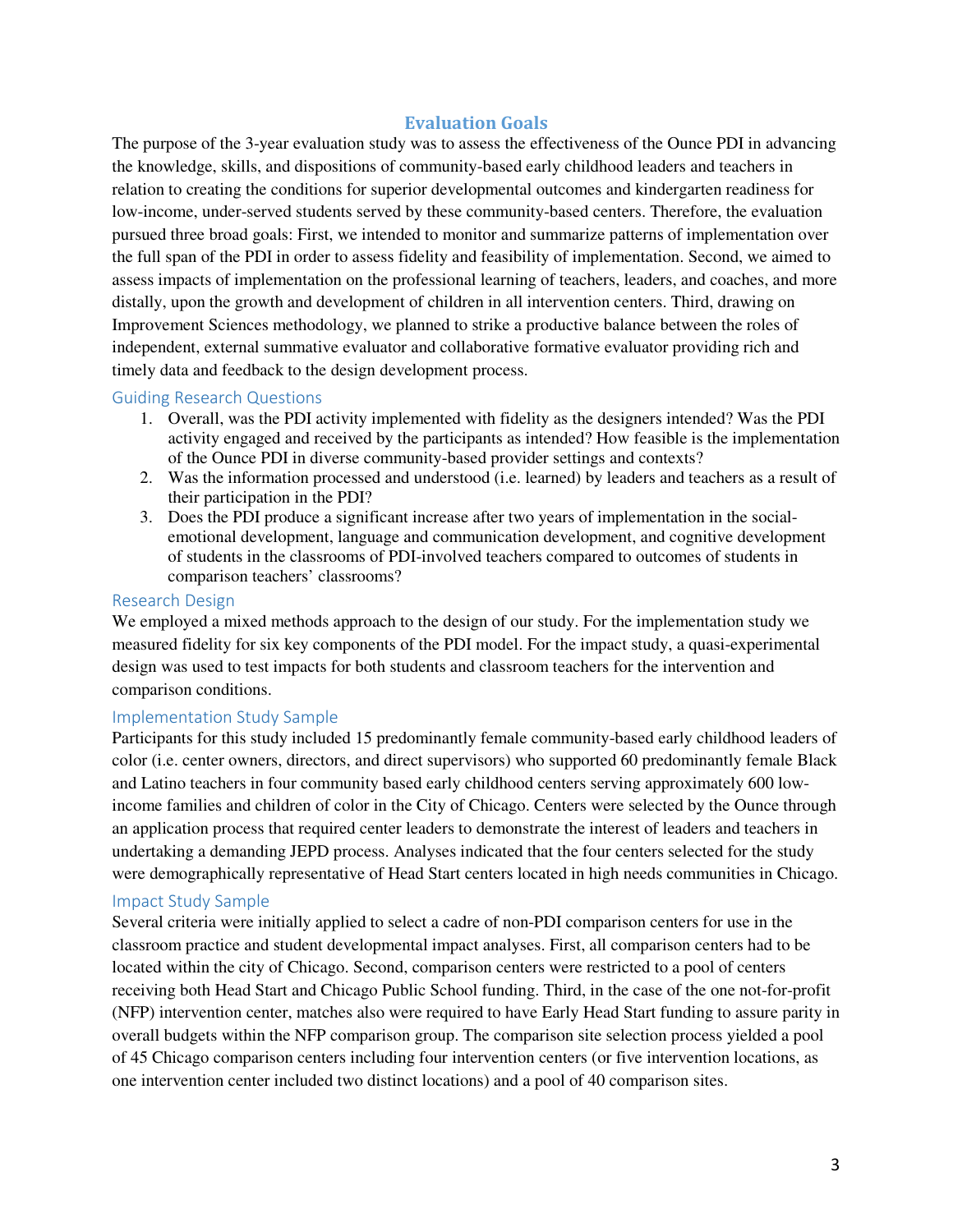# **Findings**

#### <span id="page-5-1"></span><span id="page-5-0"></span>Fidelity of Implementation

Overall, our evidence indicates that the key components were implemented as intended and that ECE leaders, teachers, and coaches successfully engaged with intensive, job-embedded PD, as indicated by meeting fidelity at the program level overall. Fidelity of implementation for the indicators related to coach development was consistently high and met thresholds in all years, as the eight-coach cadre consisted of highly experienced professionals who were deeply committed to program quality improvement. Variation in implementation and attendance for leaders and teachers was more evident. Several contextual factors help us understand why this variation occurred in the initial phase of implementation, which resulted in falling short of fidelity thresholds for two of the six components in Year 2. However, evidence presented in *Table 1* suggests that once these factors were addressed, fidelity to the model improved during full implementation in Year 3.

|                                               | Year 2    |                    | Year 3    |                |
|-----------------------------------------------|-----------|--------------------|-----------|----------------|
| <b>Key Component</b>                          | Component | <i>Implemented</i> | Component | Implemented    |
|                                               | Score     | with Fidelity*     | Score     | with Fidelity* |
| 1. Coach Community of Practice                | $100\%$   | Yes                | $100\%$   | Yes            |
| 2. PDI Implementation                         | 50%       | N <sub>0</sub>     | 75%       | <b>Yes</b>     |
| 3. Coach Professional Development             | $100\%$   | <b>Yes</b>         | $100\%$   | <b>Yes</b>     |
| 4. Teacher Professional Development           | $100\%$   | <b>Yes</b>         | $100\%$   | <b>Yes</b>     |
| 5. Direct Supervisor Professional Development | $0\%$     | N <sub>0</sub>     | $100\%$   | <b>Yes</b>     |
| 6. Center Leader Professional Development     | 75%       | <b>Yes</b>         | $100\%$   | <b>Yes</b>     |

\* *More than 75% of centers implemented component with fidelity in order to meet overall program fidelity Table 1 Component Level Fidelity of Implementation Findings for Years 2 and 3*

Analyses also indicated that the measures of PDI engagement for direct supervisors and center leaders received the lowest levels of fidelity and therefore no points for that indicator were awarded as seen in *Table 2* and *Table 3*. When rolled up in the total score, it was these measures that created the greatest barriers to achieving overall fidelity on that key component during Year 2 of implementation. Meeting expected levels of fidelity for Key Component 2 is challenging, in general because it requires that centers can swiftly develop systems that embed routines for collaboration into the daily operations of the center. This can raise several questions for leaders including how to coordinate meetings in relation to other required meetings and how to provide coverage for teachers so that they are able to meet together.

| <b>Key Component 2 Indicator PDI Implementation:</b>                         | <b>Center 1</b> | Center 2 | Center 3 | Center 4 |
|------------------------------------------------------------------------------|-----------------|----------|----------|----------|
| <b>For Teachers</b>                                                          | Mid             | Mid      | Mid      | Mid      |
| For Teachers in a compressed timeframe                                       | Mid             | High     | High     | High     |
| Of consultation contexts for direct supervisors                              | Low             | High     | High     | High     |
| Of consultation contexts for direct supervisors in a compressed<br>timeframe | Low             | High     | High     | Low      |
| For direct supervisors and center leaders                                    | High            | High     | High     | High     |
| For direct supervisors and center leaders in a compressed timeframe          | High            | High     | High     | High     |
| Of consultation contexts for center leaders                                  | High            | High     | High     | High     |
| Of consultation contexts for center leaders in a compressed timeframe        | Low             | High     | High     | High     |

*Table 2 Key Component 2 Indicator Construct-Level Rating in Year 2*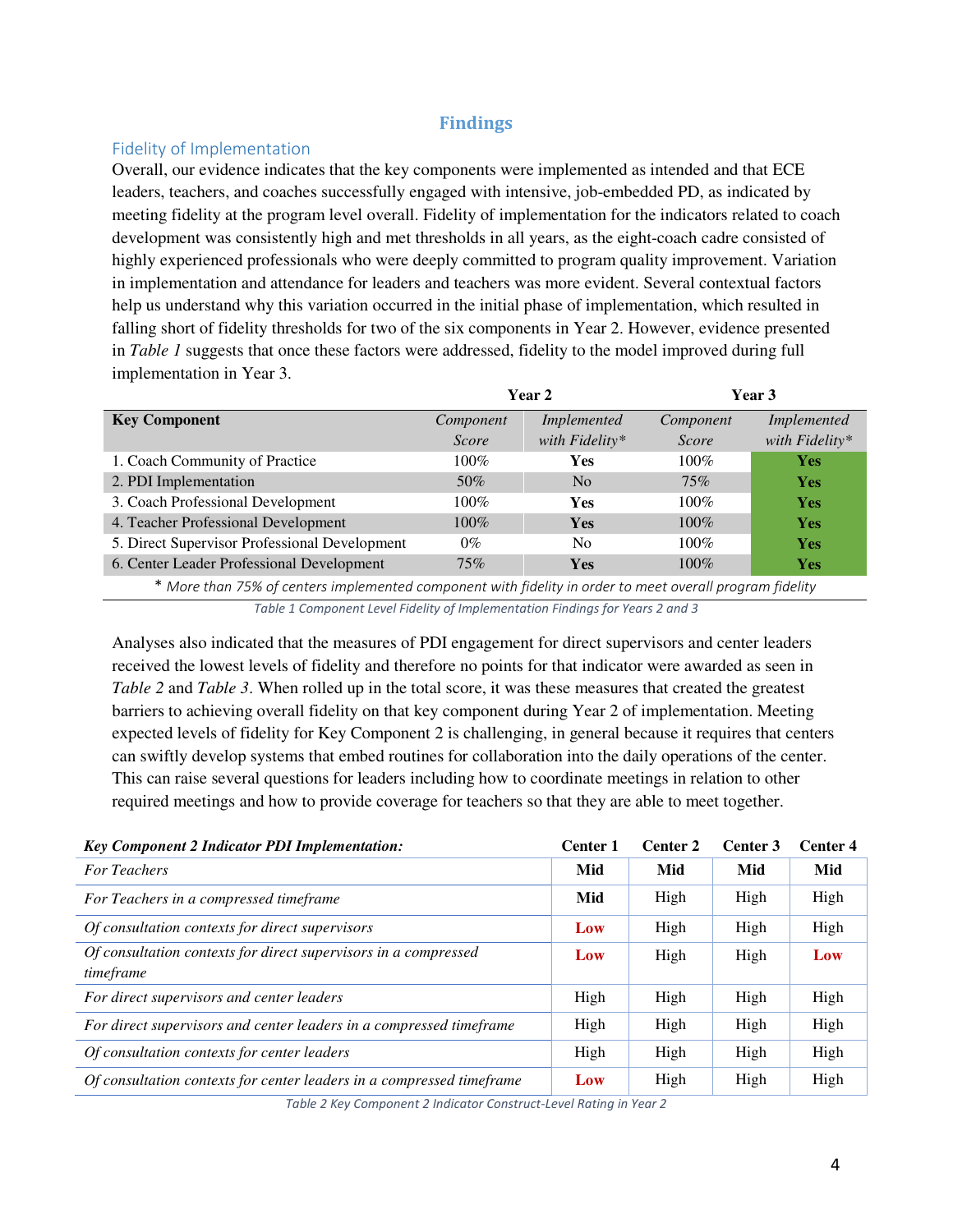| <b>Key Component 5 Indicator Direct Supervisor:</b>            | Center 1 | Center 2 | Center 3 | Center 4 |
|----------------------------------------------------------------|----------|----------|----------|----------|
| Attendance to PDI contexts for learning for center leaders     | Mid      | Mid      | Mid      | Mid      |
| Attendance to embedded PDI contexts for learning for teachers  | Low      | Low      | Low      | Low      |
| Attendance to the consultation contexts for direct supervisors | Mid      | Mid      | Mid      | Mid      |
| Advancement of knowledge                                       | High     | High     | High     | High     |

*Table 3 Key Component 5 Indicator Construct-Level Rating in Year 2*

Because the PDI logic model expects direct supervisors to be most engaged in sustaining embedded PD for teachers beyond the grant period, they were the focus of additional fidelity measures. Specifically, the PDI expected direct supervisors to attend the lesson-planning meeting for one teaching team per month and the teacher RPG every other month in order to observe the way in which the PDI coach facilitated such sessions. It is plausible that the presence of coaches in settings like lesson planning prompted a degree of role confusion for direct supervisors in relation to their supervised teachers. However, when the expectations became clearer at the beginning of Year 3, the cadre of direct supervisors increased their fidelity to the model's intended thresholds for engagement in the contexts for learning for teachers.

#### <span id="page-6-0"></span>Leader Growth

We evaluated evidence regarding whether center directors and supervisors actually accomplished the kinds of conceptual growth intended by the PDI design for leader learning. Our analysis on balance indicated that the PDI leader learning cycles were successful in supporting the majority of center leaders to critically examine their current leadership conceptions and grapple authentically with a challenging set of new leadership principles. The PDI learning experiences appeared especially effective in broadening narrow "transactional" leadership frames to include the more inclusive and ambitious mindsets associated with a "transformational" leadership repertoire (Donaldson, 2008; Leithwood et al., 2011).

Three features of the PDI design emerged as particularly catalytic for leader professional development. First, there was an exceptional synergy between the curricular focus of the PDI – and especially the transaction between the Five Essentials Framework and the Classroom Assessment Scoring System (CLASS) assessment – and the two-month cycle of learning labs, on-site consultations, and reflective practice groups. Both the 5 Essential Supports and the CLASS provided leaders with the kind of "optimal" cognitive stretch that was sufficient to initiate the deconstruction of entrenched ideas and mindsets. Second, embeddedness of leader learning within the teacher learning cycles created weekly opportunities for leaders to translate new principles into keener instructional observation, stretch their comfort zones in areas like generative questioning and data dialogue, and receive regular feedback regarding their efforts from their coaches. Third, for leaders whose daily professional experience is often limited to their center buildings, the cross-site learning labs and reflective practice sessions provided a welcome venue both for collaborative learning and professional encouragement. A supportive cross-site professional learning community did cohere with time to become both a safe zone and a stretch zone, in which directors and direct supervisors could remake their practices and their leader identities.

## <span id="page-6-1"></span>Teacher Growth

We assessed whether the contexts for learning for teachers (i.e. Learning Labs, Lesson Planning Meetings, Coaching Cycles, and Reflective Practice Groups (RPGs)) advanced teacher knowledge, skills, and dispositions as intended by the PDI. Although variation occurred in terms of depth of advancement, the evidence suggests that the PDI did help the teachers develop a more accurate, coherent, and comprehensive pedagogical narrative. The PDI was particularly effective in strengthening the teacher's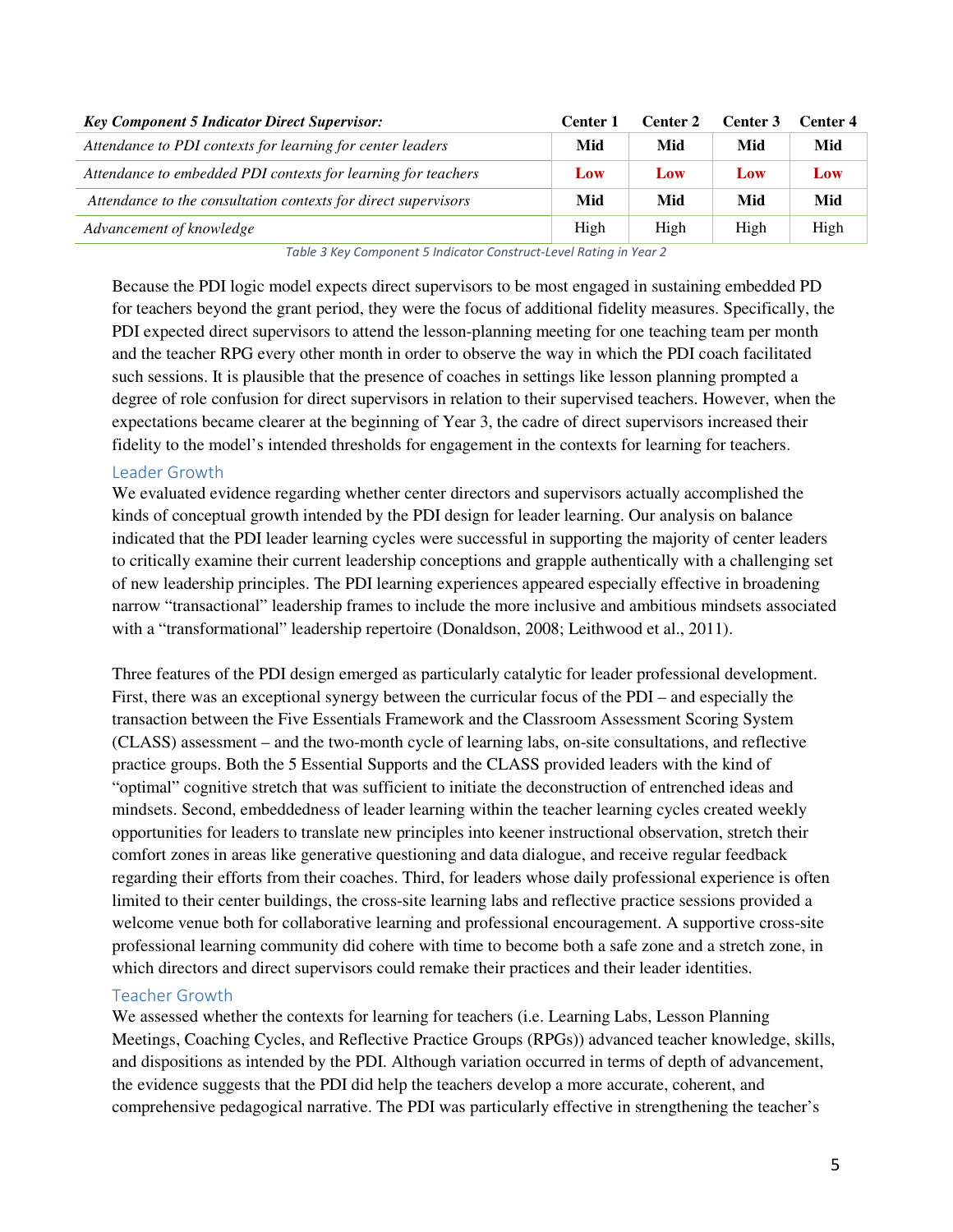ability to be more intentional or "to act purposefully with a goal in mind and a plan for accomplishing it" (Epstein, 2007, p. 4). The PDI feature of routines for collaboration (i.e. teaching team lesson planning meetings and age-level reflective practice groups, specifically) was most essential for teacher professional development.

We assessed change in teachers' classroom practice through direct observations using the age-appropriate Classroom Assessment Scoring System (CLASS) tool conducted by reliable CLASS assessors. Although qualitative evidence points to the PDI advancing the teachers' pedagogical knowledge and dispositions, a linear regression analysis employed to measure PDI's impact on PreK classroom practice found no difference between PDI centers (N=4) and comparison centers (N=12) from pre-intervention to postintervention scores. Additionally, a repeated measure analysis of variance was employed to assess whether CLASS scores within the PDI centers improved significantly over the intervention period years 2013, 2014, and 2015 for toddler and PreK classrooms, respectively. No statistically significant trends emerged, in part due to small sample sizes and low statistical power. An examination of trends in average social-emotional and organizational support domain scores did suggest an improvement trend at the infant, toddler, and PreK levels. From another angle, the percent of infant, toddler, and PreK classrooms providing mid-to-high levels of instructional practice also appeared to increase (from 0% in 2013, to 67% in 2014, and 76% in 2015). We find that further study is warranted to assess whether these trends prove significant in a larger sample of ECE classrooms.

#### <span id="page-7-0"></span>Child Impact Results

The impact of the PDI model was assessed using students' performance measures on the GOLD Teaching Strategies measures in Social and Emotional, Language, Cognitive, Literacy, and Mathematics subscales. A sub-population of children was assessed on the GOLD English Language Acquisition objectives. Children ranged in categories of infant, toddler, and PreK age groups. Baseline measures were collected in fall 2012, quarterly progress checkpoints occurred between winter 2012 and winter 2014, and the final impact measures were collected in spring 2014. A quasi-experimental pre/post design using hierarchical linear models was applied to measure the PDI model impact effect for both one-year and two-year child cohorts  $(N=1,162)$  to determine if there was a significant difference in adjusted mean scores at the end of the intervention period accounting for the children's age-standardized baseline measures, child level characteristics, and center level characteristics. Children enrolled in intervention centers for either one or two academic years were included in the sample to assess if there was an incremental intervention effect if children were enrolled in PDI intervention centers for a longer period of time The results for the GOLD domain measures and the GOLD English Language Acquisition composite scale indicated that the PDI model did not have a significant effect on the children's learning and development. We did not detect any significant interaction effects of the PDI on post-intervention scores for children enrolled in PDI centers for two-years versus one year.

However, as seen in *Figure 1*, a comparative time-series analysis aimed at assessing the impact of the PDI model on children with greater exposure to the PDI yielded a statistically significant PDI effect in average growth rates in children's Social and Emotional Learning and Development. Specifically, longitudinal hierarchical linear growth models were applied to determine if there was a significant difference between the rates of learning and development on the GOLD Social and Emotional, Language, Cognitive, Literacy, and Mathematics learning between children in PDI centers and comparison center peers with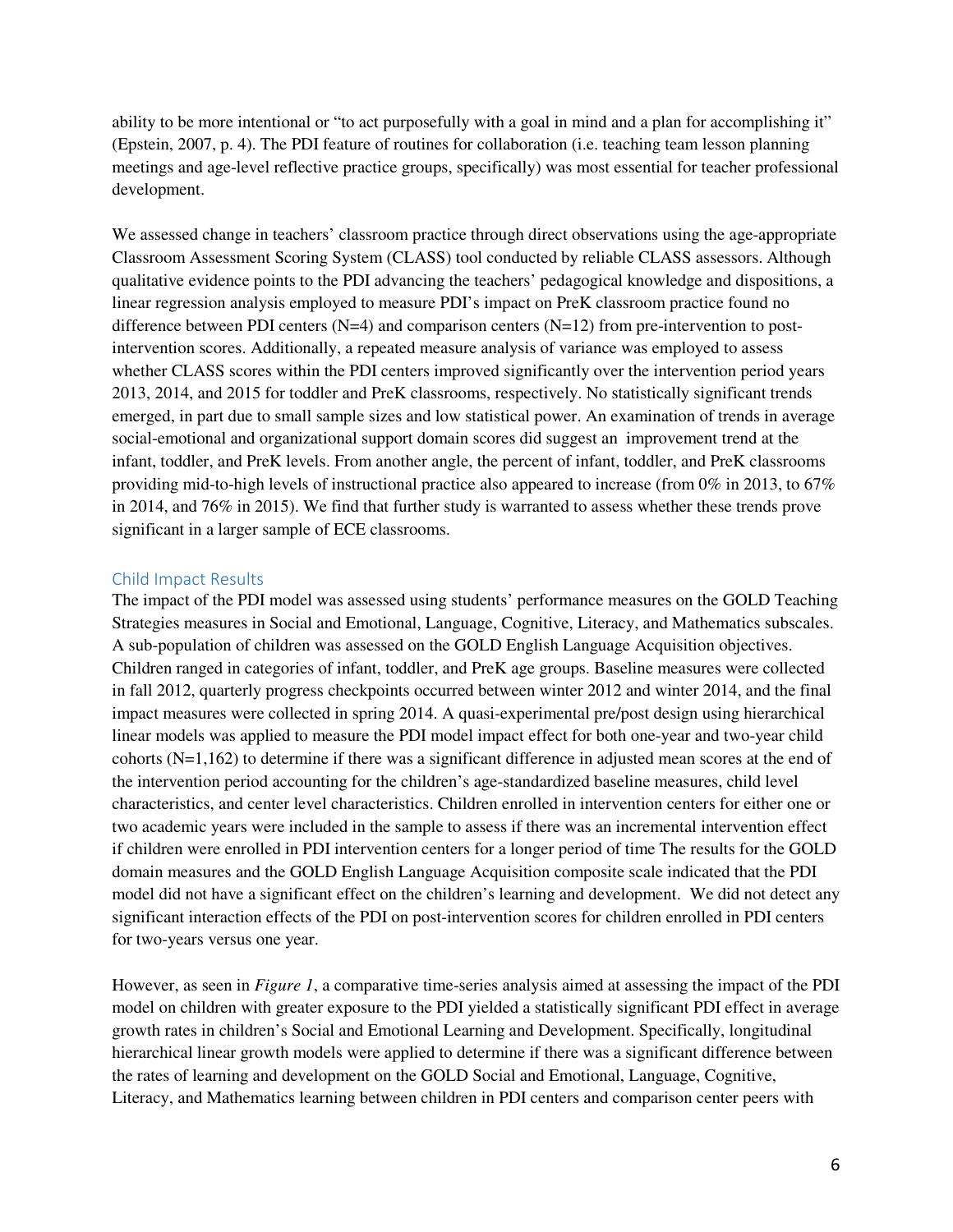two full years of ECE enrollment. The PDI model intervention lessened the gap in child social emotional development between the intervention and comparison center children with a medium effect size ( $\delta$  = .60, p < .05). This impact does comport with the intervention's focus on improving the quality of social and emotional interactions between teachers and students as the base for realizing further student development in the cognitive and academic learning domains.

The PDI had a **positive impact** on closing the gap in Social Emotional Learning and Development for those children with two years of PDI exposure.



*Figure 1 GOLD Social Emotional Unadjusted Mean Growth Trajectory*

Additionally, the *Bracken School Readiness Assessment, Third Edition* (BSRA-3) was used to independently assess the school readiness of the children enrolled in the PDI centers in comparison to demographically-similar children in comparison centers. The BSRA-3 evaluates a child's understanding of 85 important foundational academic concepts children need to know in order to be prepared for early formal education. A quasi-experimental pre/post design using hierarchical linear models was applied to measure the PDI model impact effect for both one-year and two-year student cohorts (N=58) to determine if there was a significant difference in adjusted mean scores at the end of the intervention period accounting for students' baseline measures. The results for the Bracken School Readiness Assessment indicate the PDI model did not have a significant effect on the child's readiness for school in comparison to children who were interacting with teachers who did not engage in the PDI.

## **Conclusions and Recommendations**

<span id="page-8-0"></span>The evidence warrants the conclusion that the centers were successful in implementing the PDI with fidelity. When considering all the work involved in re-organizing a center to support a concerted program of job-embedded PD, the ability to meet fidelity for the majority of the indicators is an impressive outcome of the implementation study. Meeting fidelity of implementation suggests that implementing high quality job-embedded PD is feasible in community-based early childhood centers. As such, the leaders and teachers within those centers are willing and able to overcome the many challenges that arise with intensive PD.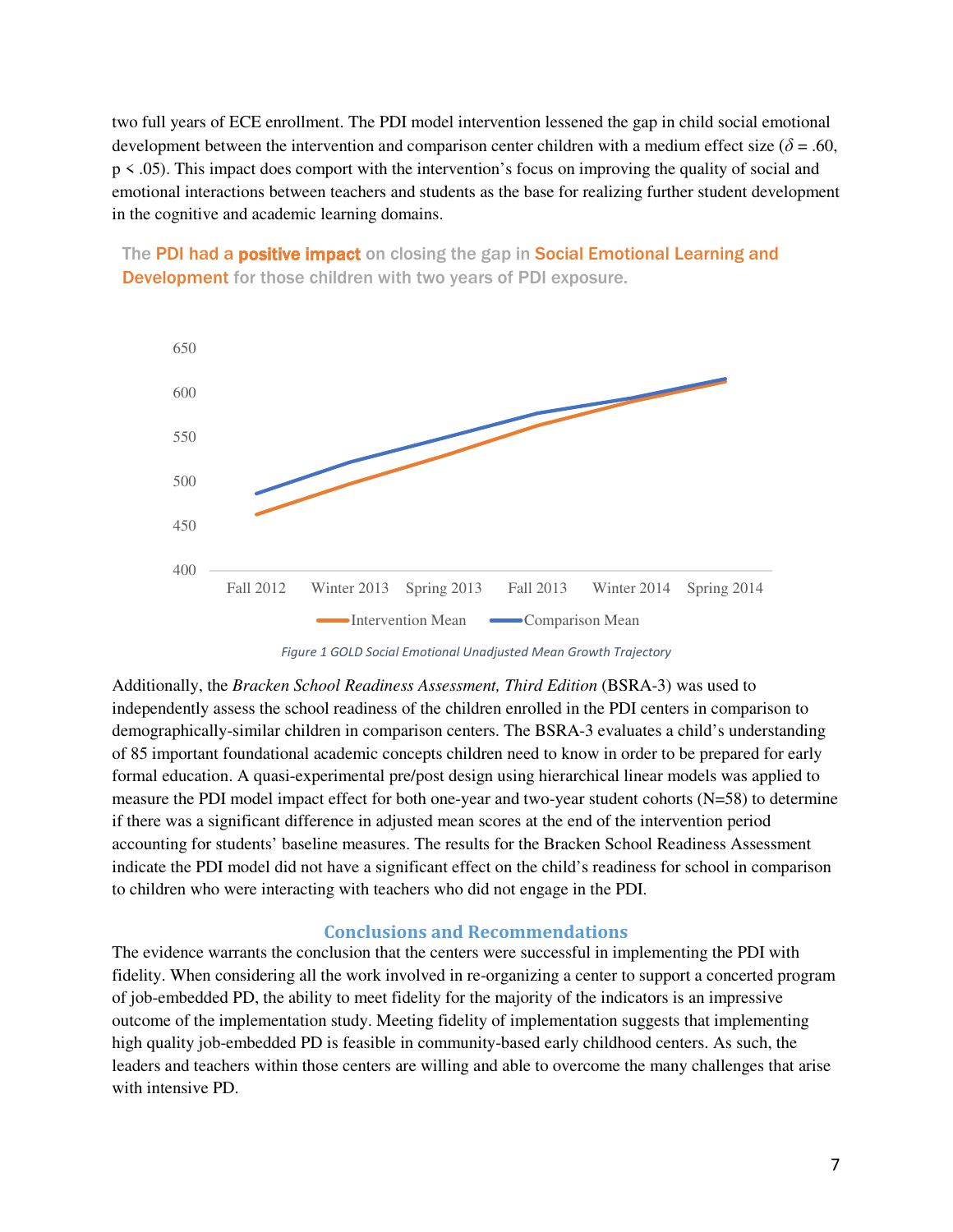Although the quasi-experimental pre/post design hierarchical linear models applied to measure the PDI model impact effect for both one year and two year child cohorts did not have a significant effect on the children's development, a comparative time-series analysis for children who were exposed to the intervention for the full two year period did have a positive impact on closing the gap in the area of social emotional learning and development. Given that the PDI was designed to advance ECE teachers' pedagogical knowledge of social emotional development, these results reflect the model's effectiveness in supporting instructional practice that acknowledges that the best learning occurs within a context of supportive relationships that makes learning engaging, meaningful, and challenging (Collaborative for Academic, Social, and Emotional Learning, 2013).

Based on the body of evidence amassed over three years and our evaluation team's close acquaintance with the implementation process and the adjustments to the PDI design over time, we offer the following six recommendations for future implementations of the design.

1. *Initiate PDI with Intensive Preparation of Center Leaders*. The PDI began with a strong commitment to the proposition that the improvement of ECE instruction is fundamentally a matter of organizational capacity, and not simply of the cumulative enhancement of individual teaching skills. This implied significant attention to the leadership capacity of centers, particularly in the domain of instructional leadership. The importance of leadership to accomplishing all elements of the PDI design became increasingly evident as the Initiative progressed. Given the considerable early adjustments in schedules, logistics, and mindsets asked of leaders by PDI, there was consensus among center directors that an intensive period of orientation and PD for center leaders prior to engaging teacher teams would have advanced the implementation of PDI with teachers, particularly in Year 1.

2. *Prepare and Execute the Re-development of Reflective Supervision Among Direct Supervisors Earlier in the PDI Process.* The sustainability of the PDI job-embedded PD cycles for teachers depended on a well scaffolded "hand off" of facilitative functions from the coach to direct supervisors, with sufficient time for those supervisors to gain confidence in JEPD practices. This transition did occur at all sites in the PDI pilot project, but was delayed both by the difficulty of exposing direct supervisors consistently to key practices, and to a lack of clear guidelines for coaches around how to scaffold and pace the transition. We recommend that clearer protocols for coaches and direct supervisors be developed to support an earlier and more sure-footed transition in future implementations.

3. *Distinguish the content and functions of learning labs and reflective practice groups (RPGs) for leaders.* The distinct formats and functions of learning labs and RPGs for teachers were distinguished clearly from an early point in the project. In the case of leaders, however, both learning labs and RPGs remained strongly focused on transmitting vital information to leaders, often using PowerPoint presentations, combined with large and small group discussion formats. Only in the last year of the project did leaders assume a more active role in setting RPG agendas and leading discussions around evidence sources linked directly to leader practice such as video. We recommend that leader RPGs shift more quickly into more active, reflective, and leader-initiated patterns in future implementations in order to elevate the distinct and intended impacts of RPGs within the PDI design.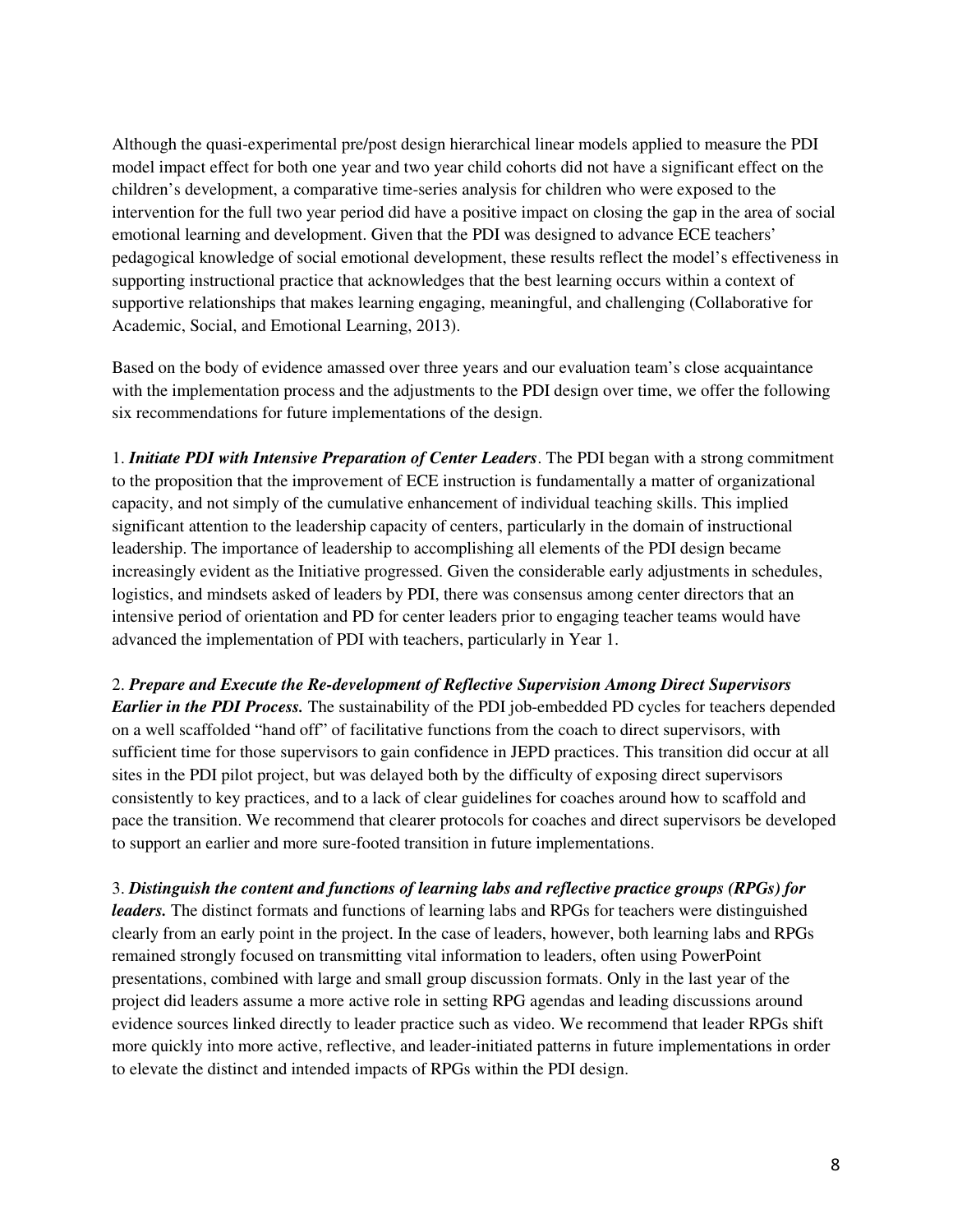4. *Don't under-estimate the challenges of equipping coaches to facilitate comprehensive JEPD*. The Ounce designers anticipated several of the transformations in behavior and mindset that the PDI would require of coaches. In response, they facilitated the regular convening of coaches in professional learning formats to involve them as active collaborators in developing training content and to reflect on problems of practice in the field. Coaches generally affirmed the value of their professional learning community sessions. That said, and even with training in skill sets like Motivational Interviewing, considerable time was required to equip coaches with the lexicon and concepts of the 5 Essential Supports and (for some coaches) the CLASS. Coaches were also more accustomed to "supportive" than "challenging" modes of discourse with teachers, and were generally uncomfortable with coaching center directors. Similar to leaders, we recommend that reflective practice sessions for coaches develop clearer protocols to guide coach discussion of difficult problems of practice, making greater use of rich and direct evidence sources such as audio and video. Limited use of these resources in the PDI pilot evinced great promise for shifting coach mindsets and skill sets.

5. *Don't under-estimate the experience of "overwhelm" in the first phase of comprehensive JEPD*. The evaluation produced encouraging findings that representative ECE teachers and leaders in Head Start settings have both the capacity and willingness to grapple with complex developmental concepts, and will translate these concepts into improved practice when scaffolded skillfully. This willingness did not prevent leaders and teachers from experiencing significant stress and fatigue early in the project as the intensity of the PDI curriculum and the frequent presence of coaches as observers became evident. While this "overwhelm" should be addressed wherever possible through design adjustments as recommended here, we believe that some level of early stress is endemic to the PDI's ambitious transformational agenda. Because the evaluation provides evidence that the phase of stress does give way to professional growth and confidence, we recommend that leaders and teachers be more effectively oriented to what to expect from the change process at the outset of this approach to JEPD.

6. *Permit greater flexibility in the scheduling of coaching sessions to moderate the physical presence of coaches and maximize the impact of coach observations*. The evaluation documented the development of generally warm and professionally productive relationships between coaches and teachers at all four intervention centers. Teachers grew attached to their coaches in productive ways and looked forward to PD sessions. However, teachers also were critical when coaching schedules separated the days for varied functions such as lesson planning, observation sessions, and reflective feedback. Such separation created the feeling that the coaches were a ubiquitous presence, while reducing the benefits of rapid feedback to on-site observations. We therefore recommend that coaching schedules be aligned to teacher schedules in ways that link varied coaching functions as closely as possible in time both to maximize coaching benefits and reduce the stress on teachers associated with the presence of coaches.